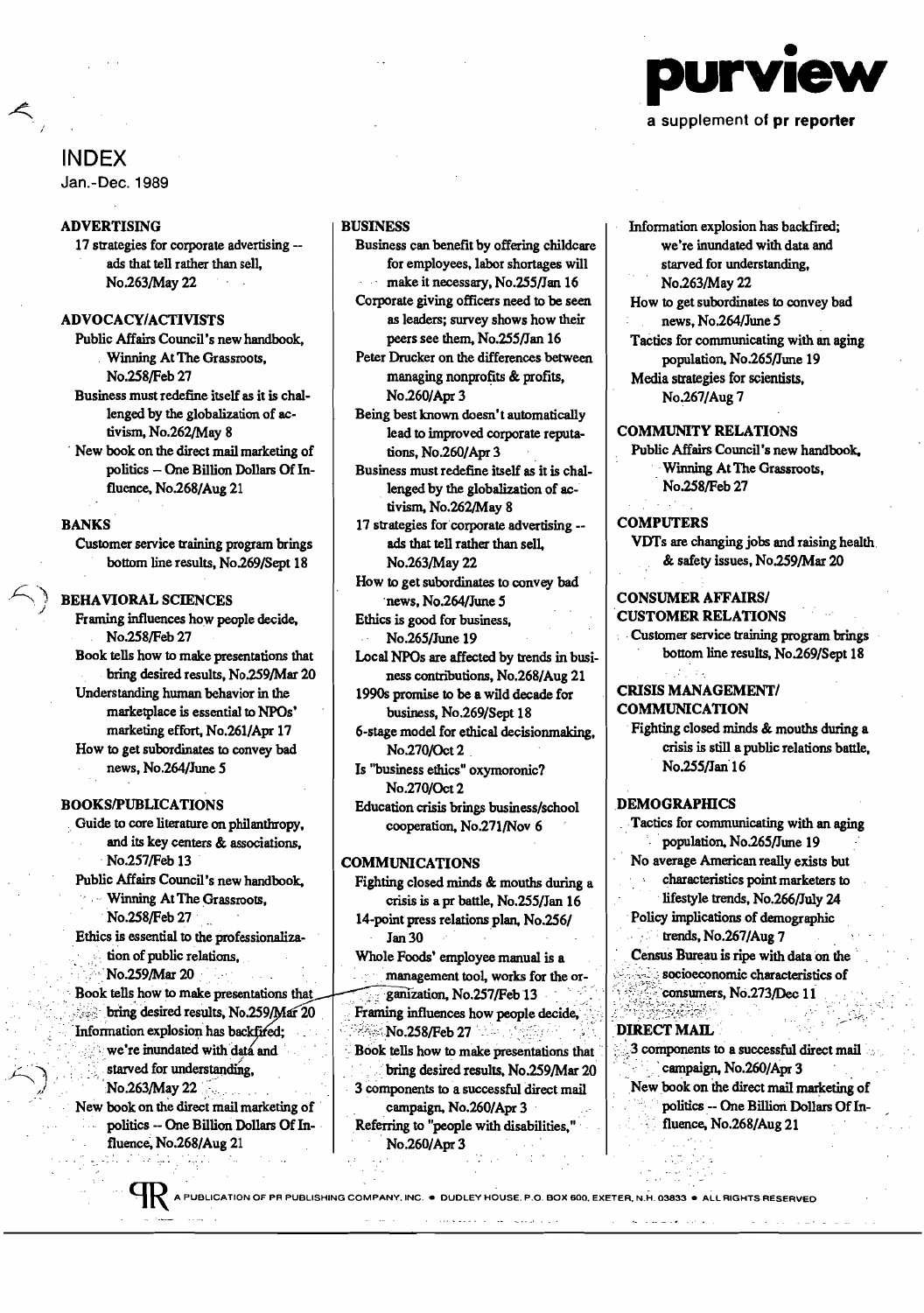#### purview continued

### **EDUCATION**

Education crisis brings business/school cooperation, No.271/Nov 6

## **EMPLOYEE RELATIONS/ COMMUNICATION**

Business can benefit by offering childcare for employees, labor shortages will make it necessary, No.255/Jan 16

Whole Foods' employee manual is a management tool, works for the organization, No.257/Feb 13

VDTs are changing jobs and raising health & safety issues, No.259/Mar 20

Organizational culture is key component to sustained high performance, No.262/May 8

6-stage model for ethical decisionmaking. No.270/Oct 2

# **ETHICS**

Ethics is essential to the professionalization of public relations. No.259/Mar 20 Ethics is good for business. No.265/June 19 6-stage model for ethical decisionmaking, No.270/Oct 2 Is "business ethics" oxymoronic? No.270/Oct 2

## **FORECASTING**

People's values are changing -- opportunity exists in anticipating new public consensus, No.256/Jan 30 5 most desirable cities for employees in the 1990s, No.268/Aug 21 1990s promise to be a wild decade for business, No.269/Sept 18

#### **FUNDRAISING**

Tactics for converting baby boomers into givers, No.257/Feb 13 New book on the direct mail marketing of politics - One Billion Dollars Of Influence, No.268/Aug 21

#### **GOVERNMENT**

Cuts in Medicare high on public agenda, No.257/Feb 13 Getting state agencies on your side can

help in achieving lobbying goals, No.258/Feb 27

NPOs need federal encouragement, Independent Sector recommends agenda, No.264/June 5 Child care is a hot issue but ideology,

budget cloud the debate, No.266/July 24 Policy implications of demographic

trends, No.267/Aug 7

# **HEALTHCARE**

Cuts in Medicare high on public agenda, No.257/Feb 13

#### **ISSUE MANAGEMENT/ ANTICIPATION**

People's values are changing -- opportunity exists in anticipating new public consensus, No.256/Jan 30 Business must redefine itself as it is challenged by the globalization of activism, No.262/May 8

#### **LANGUAGE**

Referring to "people with disabilities." No.260/Apr 3

#### **MANAGEMENT**

Fighting closed minds & mouths during a crisis is still a public relations battle, No.255/Jan 16

Corporate giving officers need to be seen as leaders; survey shows how their peers see them. No.255/Jan 16

Whole Foods' employee manual is a management tool, works for the organization, No.257/Feb 13

Peter Drucker on the differences between managing nonprofits & profits, No.260/Apr 3

Organizational culture is key component to sustained high performance, No.262/May 8

Ethics is good for business,

No.265/June 19

1990s promise to be a wild decade for. business, No.269/Sept 18

6-stage model for ethical decisionmaking, No.270/Oct 2

Intuition is key to improved strategic planning & decisionmaking. No.272/Nov 27

#### **MARKETING**

3 components to a successful direct mail campaign, No.260/Apr 3

Jan.-Dec. 1989

Understanding human behavior in the marketplace is essential to NPOs' marketing effort, No.261/Apr 17 Understanding the pr/marketing mix leads to better use of public relations, No.273/Dec 11

# **MEDIA: GENERAL**

14-point press relations plan, No.256/Jan 30 Media strategies for scientists. No.267/Aug 7 Is the media responsible for an uninformed public? No.272/Nov 27

# **NONPROFITS**

Tactics for converting baby boomers into givers, No.257/Feb 13

Peter Drucker on the differences between managing nonprofits & profits, No.260/Apr 3

Understanding human behavior in the marketplace is essential to NPOs' marketing effort, No.261/Apr 17

NPOs need federal encouragement, Independent Sector recommends agenda, No.264/June 5

Local nonprofits are affected by trends in business contributions, No.268/Aug 21

ORGANIZATION DEVELOPMENT Whole Foods' employee manual is a

management tool, works for the organization, No.257/Feb 13

Organizational culture is key component to sustained high performance, No.262/May 8

How to get subordinates to convey bad news, No.264/June 5

1990s promise to be a wild decade for business, No.269/Sept 18

6-stage model for ethical decisionmaking, No.270/Oct 2

Intuition is key to improved strategic planning & decisionmaking, No.272/Nov 27

# PERCEPTION MANAGEMENT

yekele

Framing influences how people decide, No.258/Feb 27

#### وبالمعارية أأكل **PHILANTHROPY**

Corporate giving officers need to be seen as leaders; survey shows how their peers see them, No.255/Jan 16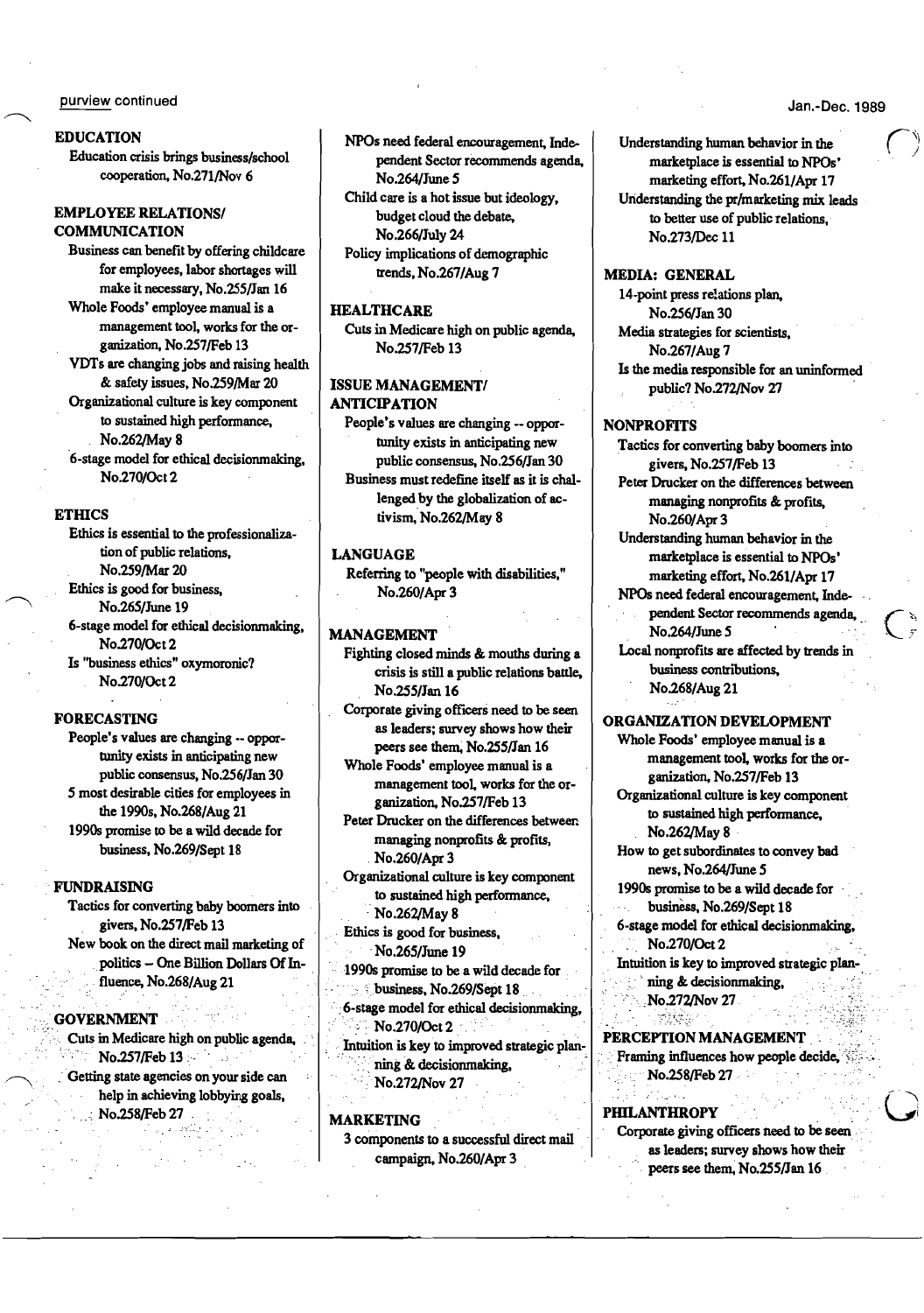#### purview continued

Guide to core literature on philanthropy, and its key centers & associations, No.257/Feb 13

#### **PUBLIC AFFAIRS**

Public Affairs Council's new handbook, Winning At The Grassroots, No.258/Feb 27

Getting state agencies on your side can help in achieving lobbying goals, No.258/Feb 27

#### **PUBLIC OPINION**

Business must redefine itself as it is challenged by the globalization of activism, No.262/May 8

## PUBLIC RELATIONS: GENERAL

Fighting closed minds & mouths during a crisis is still a public relations battle, No.255/Jan 16

14-point press relations plan, No.256/Jan 30

Whole Foods' employee manual is a management tool, works for the organization, No.257/Feb 13

Being best known doesn't automatically lead to improved corporate reputations, No.260/Apr 3

Understanding human behavior in the marketplace is essential to NPOs' marketing effort, No.261/Apr 17

Customer service training program brings bottom line results, No.269/Sept 18

Education crisis brings business/school cooperation, No.271/Nov 6 Understanding the pr/marketing mix leads

to better use of public relations,

No.273/Dec 11

#### **PUBLIC RELATIONS: PROFESSION**

Ethics is essential to the professionalization of public relations. No.259/Mar 20

#### **RESEARCH**

Corporate giving officers need to be seen as leaders; survey shows how their peers see them, No.255/Jan 16 Being best known doesn't automatically lead to improved corporate reputations, No.260/Apr 3 Is the media responsible for an uninformed

public? No.272/Nov 27

## **SOCIAL ISSUES**

Cuts in Medicare high on public agenda, No.257/Feb 13

Child care is a hot issue but ideology, budget cloud the debate, No.266/July 24

#### **SOCIAL RESPONSIBILITY**

Business can benefit by offering childcare for employees, labor shortages will make it necessary, No.255/Jan 16

# **TRENDS**

People's values are changing -- opportunity exists in anticipating new public consensus, No.256/Jan 30 VDTs are changing jobs and raising health

& safety issues, No.259/Mar 20 Information explosion has backfired; we're inundated with data and starved for understanding.

No.263/May 22 Tactics for communicating with an aging

population, No.265/June 19 Child care is a hot issue but ideology,

budget cloud the debate, No.266/July 24

No average American really exists but characteristics point marketers to lifestyle trends, No.266/July 24

Policy implications of demographic trends, No.267/Aug 7

Local nonprofits are affected by trends in business contributions, No.268/Aug 21

#### WOMEN

Business can benefit by offering childcare for employees, labor shortages will make it necessary, No.255/Jan 16

# **tips & tactics**

a supplement of pr reporter

**INDEX** Jan.-Dec. 1989

IT'S TIME TO STOP BELIEVING OUR **OWN BALONEY** John R. Graham Graham Communication 1/9

**CONVERSATIONS WITH 4 PUBLIC RELATIONS GURUS: WHAT ARE THEY THINKING NOW?** 

> Robin Peters & Regina Lapierre pr reporter staff 1/23

**LINKING TWO HELPS TO SELL ONE** 

Stephen Rafe **Rapport Communications 2/6** 

# THE PUBLIC RELATIONS **PRACTITIONER'S ROLE IN ETHICAL** ORGANIZATIONAL BEHAVIOR

Don Bates The Bates Company 3/13

**COMING TO TERMS WITH THE** VELVET GHETTO: FIELD CAN'T DUCK IT, MUST TAKE CHARGE OF ISSUE; IF WOMEN ARE THE MAJORITY IN PR, WHY DO SO FEW **OCCUPY TOP LEVEL POSITIONS?** 

Regina Lapierre pr reporter staff 3/27

**HOW CAN PR REFLECT SOCIETY'S COMPOSITION? IS THE ACRYLIC VAULT TO MINORITY** PRACTITIONERS WHAT THE **VELVET GHETTO IS TO WOMEN?** 

> Regina Lapierre pr reporter staff 4/10

**客宾客** USING FORCE FIELD ANALYSIS TO IMPROVE SITUATIONAL **PR PLANS** 

> Kerry Tucker & Doris Derelian **Excerpted from Public Relations** Writing, A Planned Approach For Creating Results 4/24